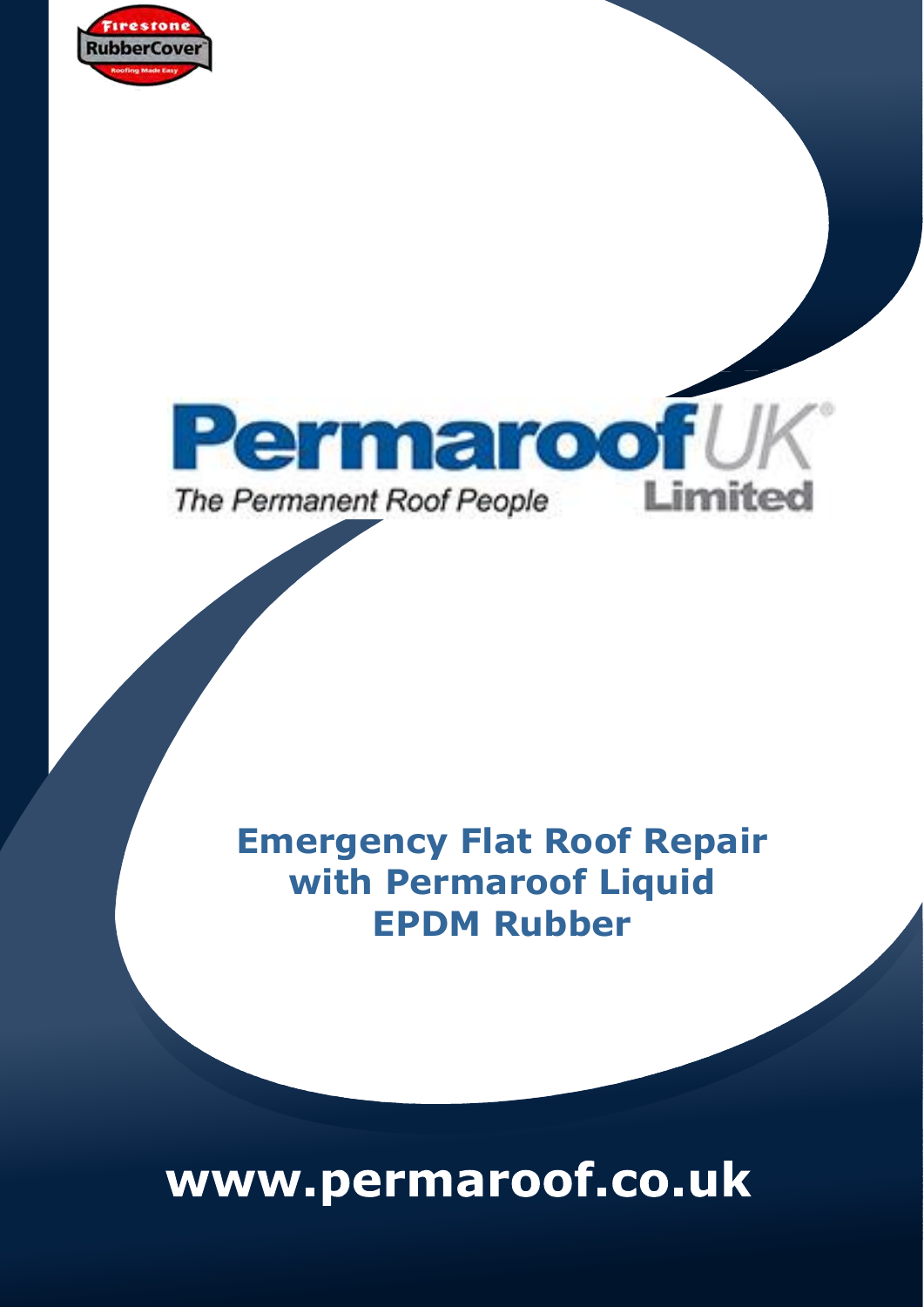

## **Emergency Flat Roof Repair with Permaroof Liquid EPDM Rubber**

#### **What's in this installation guide?**

In this tutorial we are going to show you how to carry out emergency flat roof repairs using the latest new release in the innovative Permaroof Liquid EPDM waterproofing system – Emergency Roof Repair.



Let's go…

**Permaroof**UK © Copyright Permaroof (UK) Ltd 2018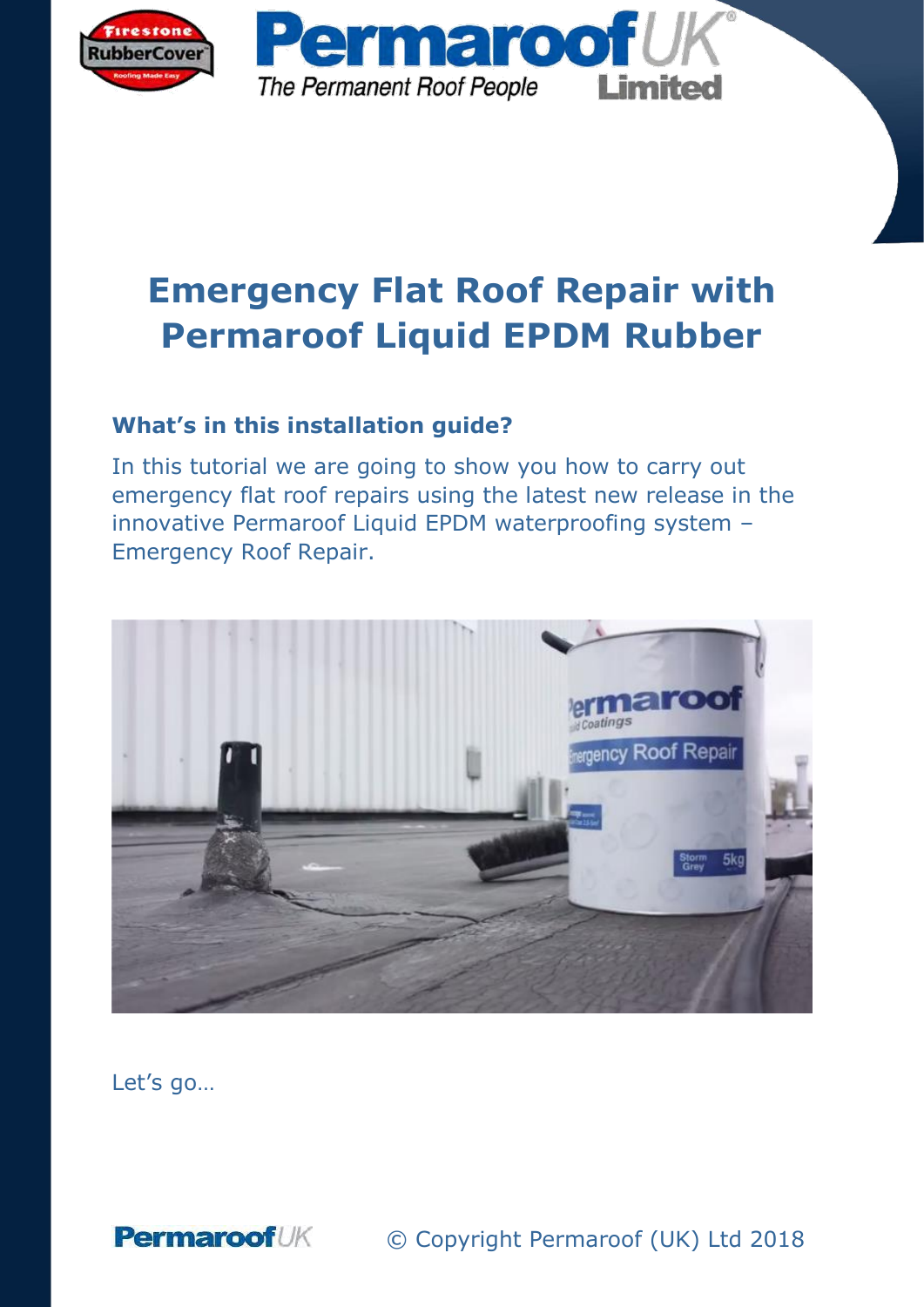

#### **Step One**

Remove the lid from the Permaroof Emergency Roof Repair product and mix thoroughly for several minutes, or until the product is fully blended.



Fig 1 – Thoroughly mixing the Permaroof Emergency Roof Repair product.

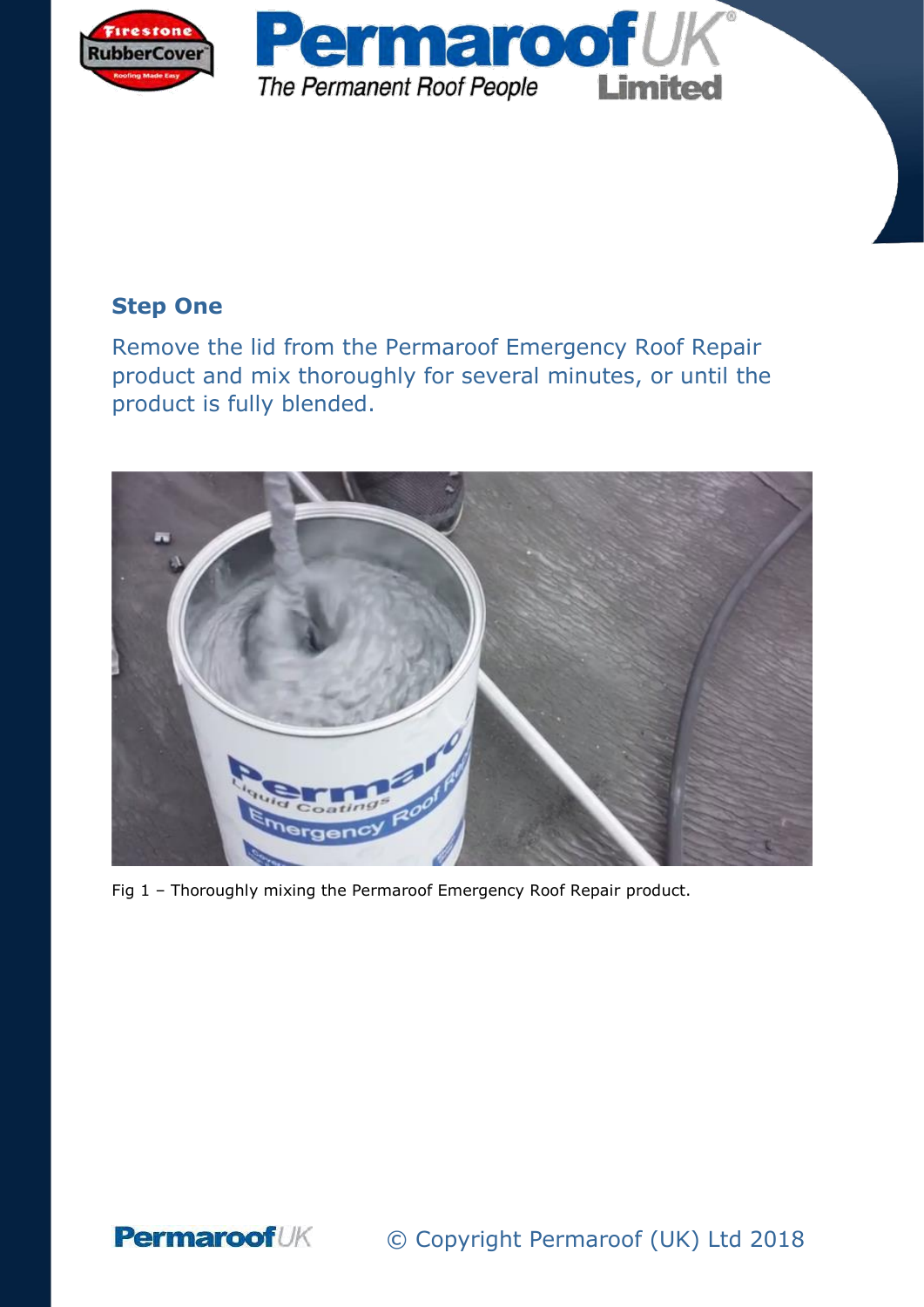

#### **Step Two**

Prepare the damaged area by ensuring that any cracks are clear of dirt and debris.

If necessary, scrape out any cracks using a suitable tool, taking care not to cause further damage to the roof deck below, but to ensure the area is completely cleared.



Fig 2 – Clearing the cracks of dirt and debris.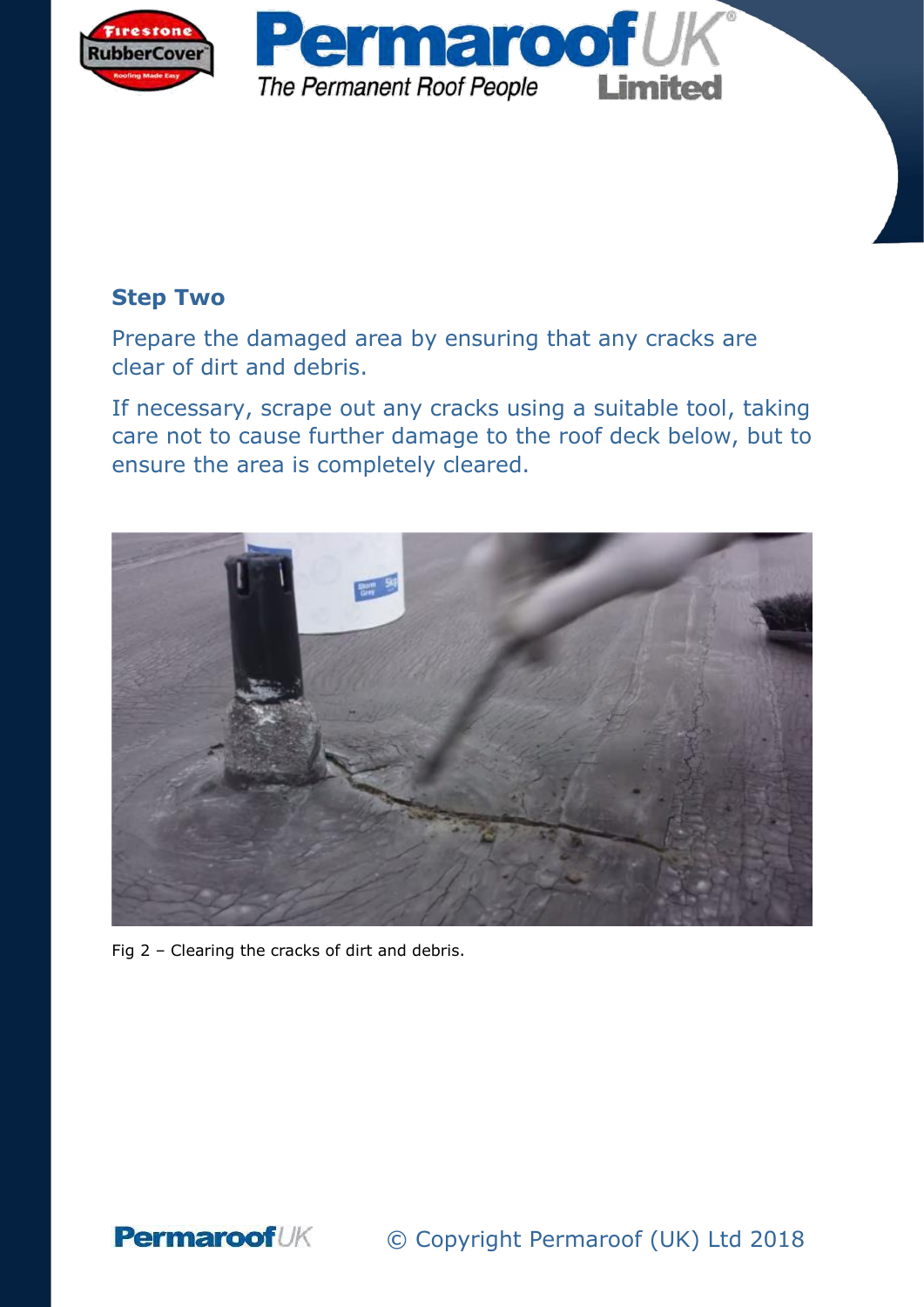

#### **Step Three**

Brush away the loose surface dirt and debris, making sure that the area to be treated is completely clear.

Once the surface is completely clear of debris and dust, you are now ready to apply the Permaroof Emergency Roof Repair.



Fig 3 – Brushing away loose debris to complete preparation of the area.

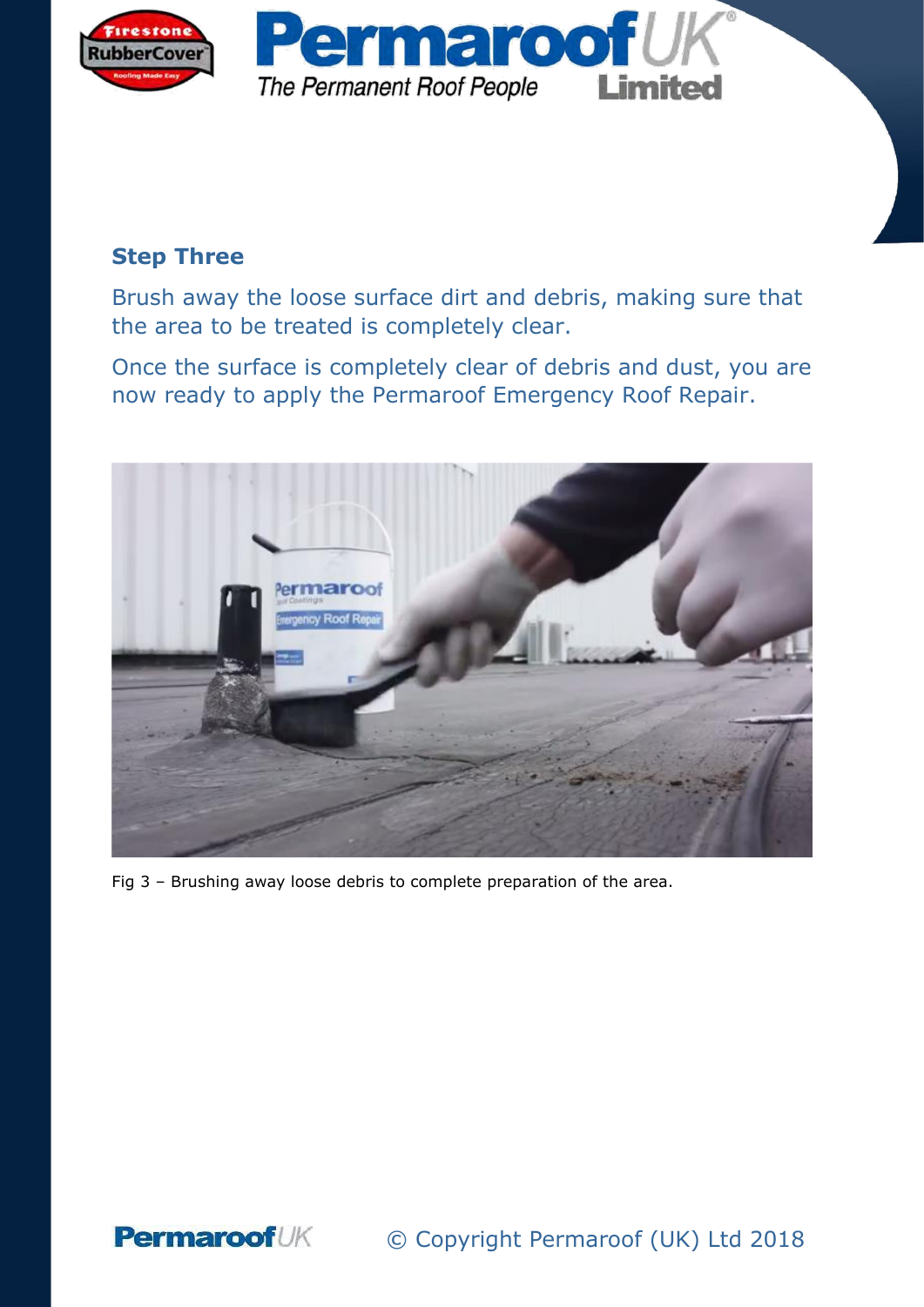

#### **Step Four**

Using a suitable brush, generously apply the Emergency Roof Repair product to the affected area. Use the brush to work the product deep into any cracks, taking care not to create air pockets.



Fig 5 – Working the Emergency Roof Repair into the damaged area of the flat roof.



Fig 6 – Making sure the coverage is complete and even.



#### **Permaroof**UK © Copyright Permaroof (UK) Ltd 2018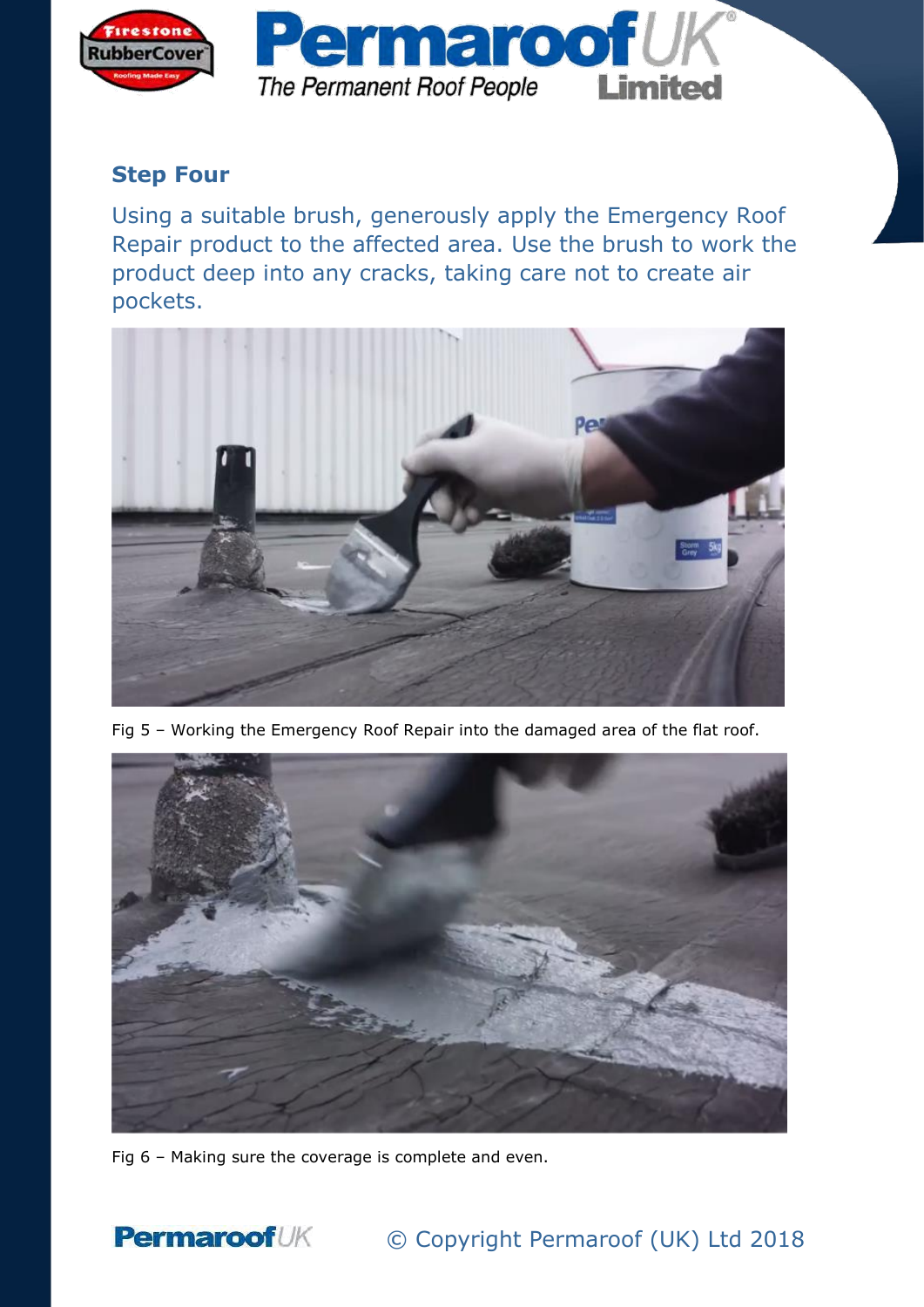

#### **Step Five**

Apply the product around any extrusions in the damaged area to ensure a completely watertight seal.



Fig 7 – Applying the product around a pipe extrusion.



Fig 8 – Viewing the work area from above.



### © Copyright Permaroof (UK) Ltd 2018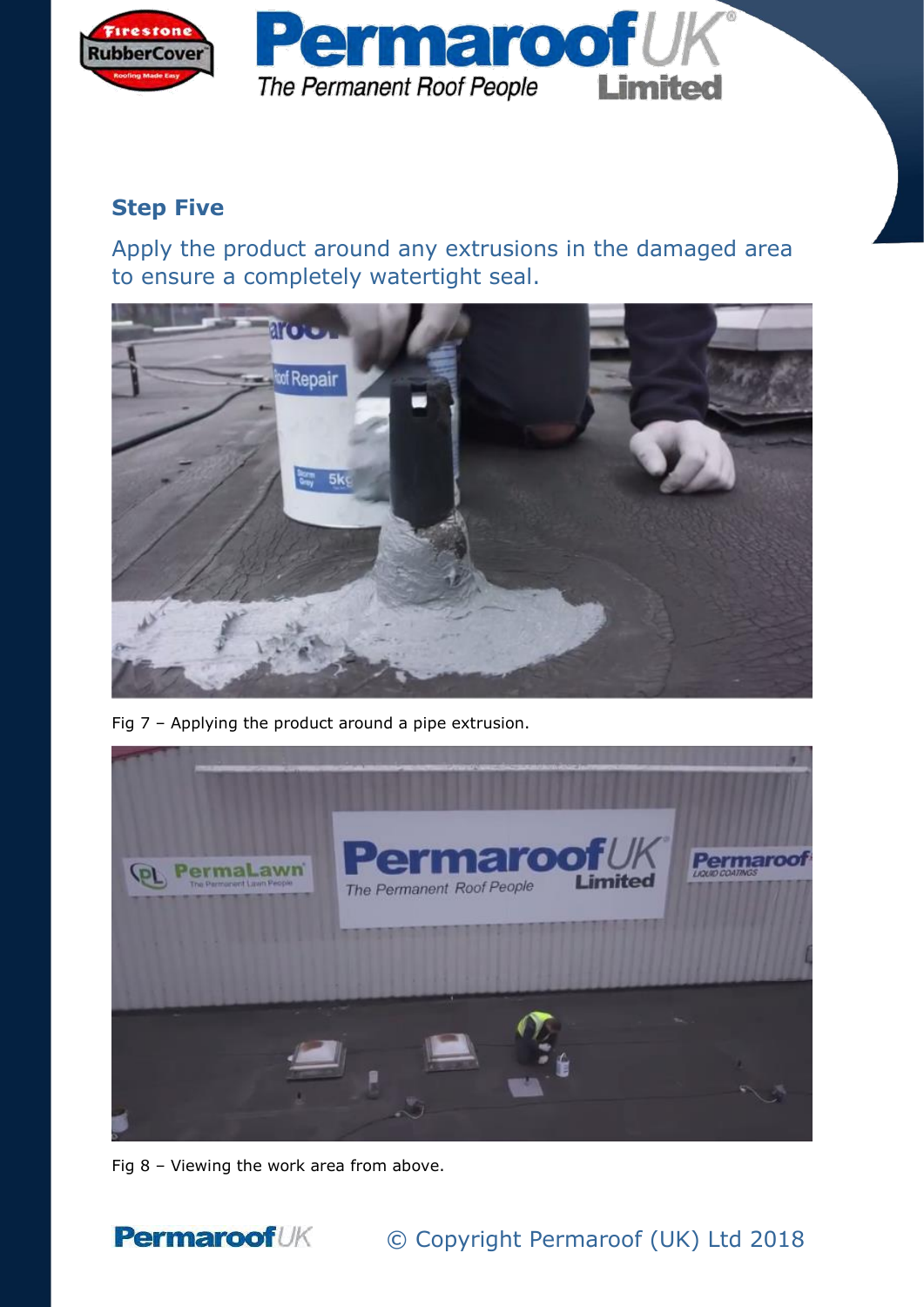

#### **Step Six**

Replace the lid on the tin of Emergency Roof Repair and securing down tightly.



Fig 9 – Replacing the lid tightly.

And you're done!